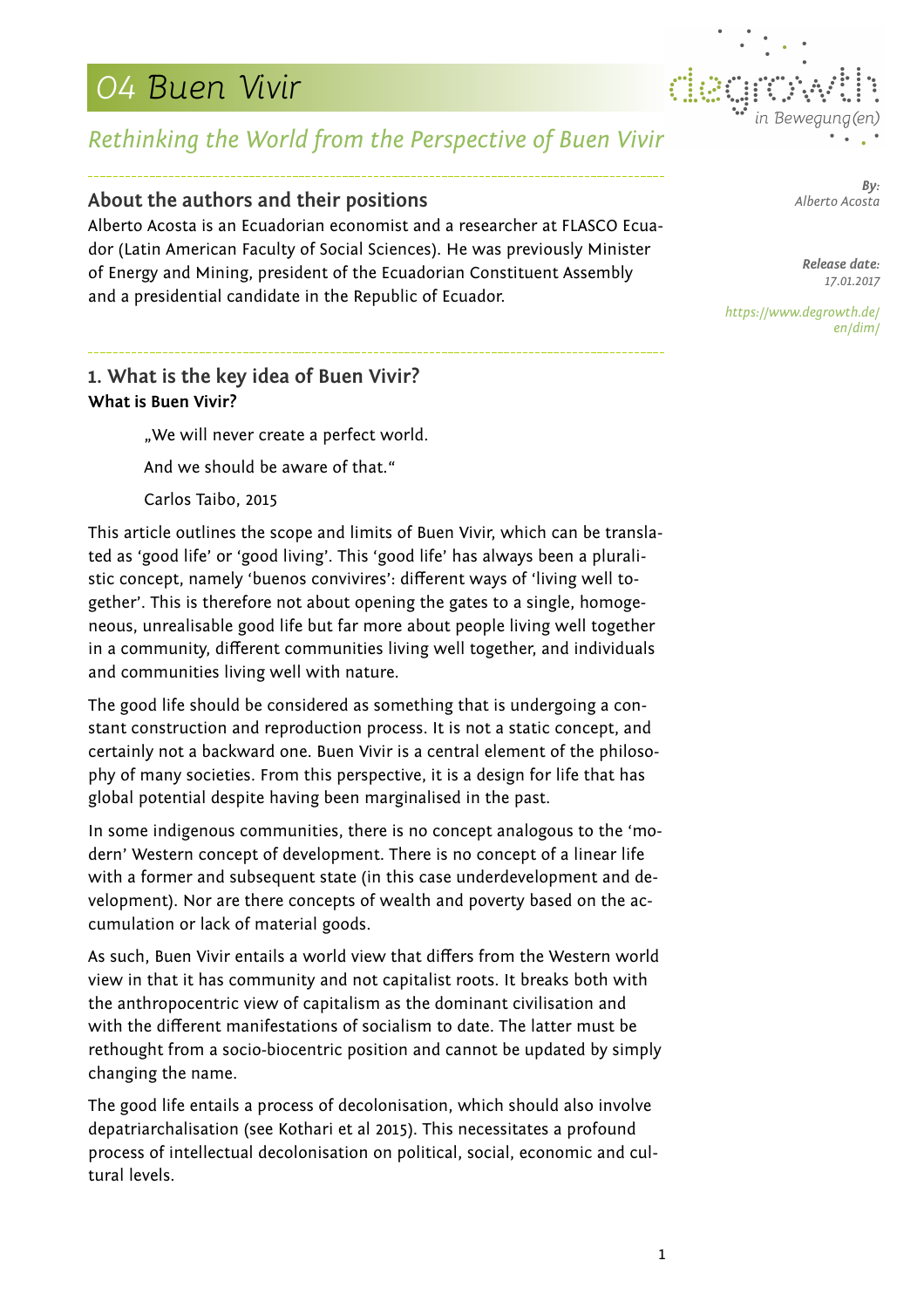

## *Rethinking the World from the Perspective of Buen Vivir*

Ultimately, Buen Vivir is highly subversive. It is not an invitation to return to the past or to an idyllic but otherwise non-existent world. It should also not become a kind of religion with its own commandments, rules and functions, including political ones. We can understand Buen Vivir to be persons living in harmony with themselves, with other people in the community, harmony within the community and between humans and nature.

### *Reciprocity practices in the Andean and Amazonian regions*

There are many examples of economic practices involving reciprocity, solidarity and responses based on social action in the Andean and Amazonian region. Without asserting their transferability or generalisability, the following is a brief list of some forms of economic relations in indigenous communities:

- *Minka* (*minga*): A mutual aid institution in the community setting. It guarantees labour that serves the common good and meets the collective needs and interests of the community, for example, in the execution of projects, such as the construction and maintenance of an irrigation canal or road. It is thus a form of collective work.
- *Ranti-ranti*: Unlike the specific one-off barter economy found in the economic systems of some mestizos, here barter is part of a chain that leads to an endless series of transfers of value, products and work days. This is based on the principle of 'giving and taking', without delimiting this to time, actions or space, and is linked to certain ethnic, cultural and historical values in the community.
- *Uyanza*: This is a call for communities to live together and in unity. Uyanza also offers the opportunity to thank Mother Earth for her ability to regenerate and provide humans with her produce. It is also an institution of social aid, including families who have made their labour available on loan.
- *Uniguilla*: Bartering to supplement food and useful objects. This enables improved nutrition, with products from other regions and different ecological niches.
- *Waki*: In a person's absence, his agricultural land is allocated to other communities or families, who cultivate the land. The produce is divided between the two families or communities. This system is also used for animal care and breeding.
- *Makikuna*: A form of support that involves the whole community, extended family, friends and neighbours. It is a type of moral support at the time a family requires it most, particu-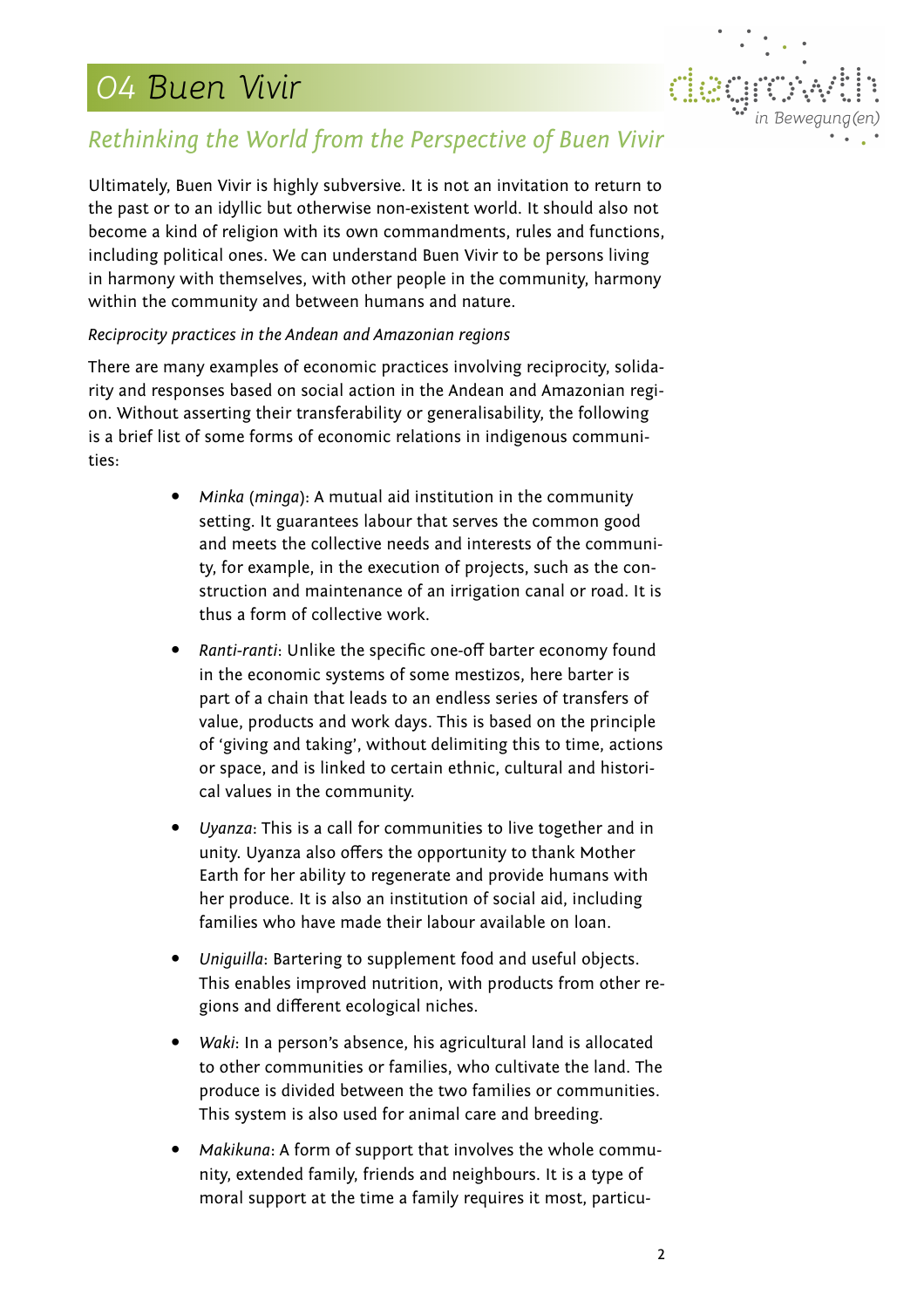

## *Rethinking the World from the Perspective of Buen Vivir*

larly in unexpected situations and emergencies.

## **2. Who is part of Buen Vivir, what do they do? Buen Vivir: Indigenous movements fighting for alternative ways of life**

### *The origins of Buen Vivir*

The thoughts surrounding Buen Vivir have only recently entered public discourse, particularly in Ecuador and Bolivia; their emergence can be explained by the battles of indigenous communities, which particularly gained strength at the end of the 20th century. Associated values, experiences, practices and world views in general already existed before the arrival of the European conquistadors. However, they were silenced, marginalised or openly opposed. One should not forget that the good life is not unique to Latin America but has been practised in many different epochs and regions of Mother Earth.

The best-known linguistic references to the good life take us back to the original languages of Ecuador and Bolivia: in the former, there is 'Buen Vivir' (Spanish) or 'Sumak Kawsay' (Kichwa) and in the latter 'Vivir Bien' (Spanish) or 'Suma Qamaña' (Aymara), 'Sumak Kawsay' (Quechua), 'Ñande Reko' or 'Tekó Porã' (Guarani). Similar notions exist in other indigenous cultures, such as those of the Mapuche in Chile, the Guarani in Paraguay, the Kuna in Panama, the Shuar and Achua in the Ecuadorian Amazon, and the Maya in Guatemala and Chiapas (Mexico). The African term 'ubuntu' ('sense of community') and the Indian 'swaraj' (radical ecological democracy) are other examples.

This diversity has resulted in numerous movements that further the ideas of the good life. However, one cannot speak of a single good life movement as such. Some groups, despite favouring, defending, articulating and promoting Buen Vivir, do not fly the Buen Vivir flag. Moreover, this is about experiences, values and practices that already exist in different parts of the planet and about gaining strength from different perspectives. There has so far been no effort to organise these processes in a more institutionalised way, in order to avoid rigid dogmatic visions and proposals, which ultimately suffocate the creativity needed to construct buenos convivires. In Bolivia and Ecuador, the concept of Buen Vivir has constitutional status, being included in the 2008 Constitution of Ecuador, and the 2009 Constitution of the Plurinational State of Bolivia.

The Ecuadorian constitution contains several fundamental ideas that emerged simultaneously and in a unique way in this small country: for example, the recognition of the rights of nature and of the fundamental right to water, which bans any form of privatisation of this essential resource, and the idea of leaving crude oil in the Amazon below ground. The constitution's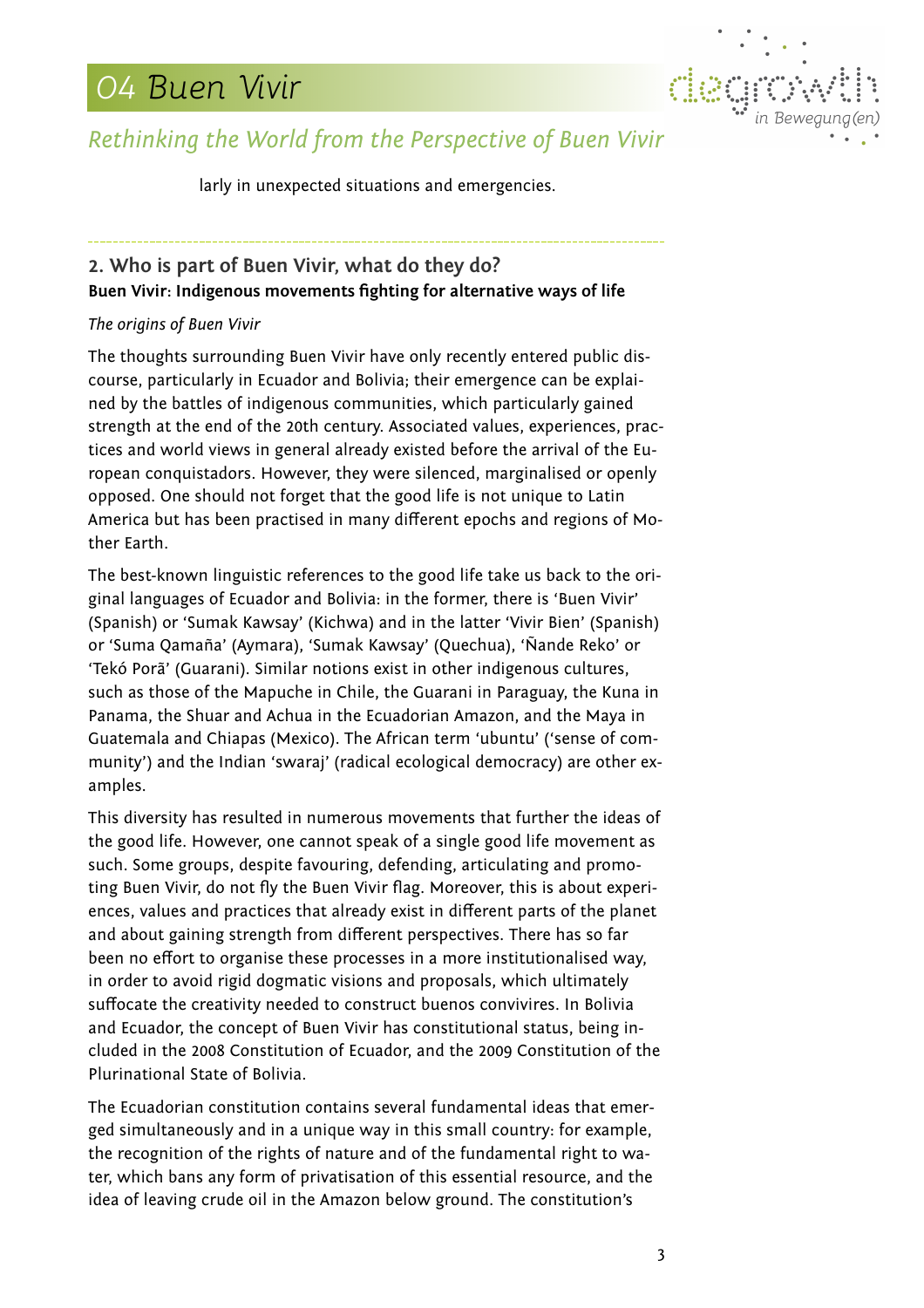

## *Rethinking the World from the Perspective of Buen Vivir*

preamble sets out the aim of building a 'new form of public coexistence, in diversity and in harmony with nature, to achieve the good way of living, the sumak kawsay.'

At the same time, we must be wary of falling into the 'trap' of accepting Ecuadorian and Bolivian official propaganda on the good life. At the government level, this concept has been compromised by being ranked below demands for concentrating power and disciplining societies, while capitalism has been modernised.

#### *Buen Vivir in the context of Latin American history*

Understanding the good life requires an understanding of the history and current situation of indigenous peoples and nations, fundamentally a process based on the principle of historical continuity. Buen Vivir is part of a long quest for alternative lifestyles, forged by the passionate battles of indigenous peoples and nations. What is remarkable about these alternative proposals is that they come from groups that have long been marginalised, excluded, exploited or even destroyed. Their long-disregarded proposals invite us to break with a number of concepts that have been taken for granted until now.

The proposals of Buen Vivir are gaining traction in a moment of crisis in the Latin American oligarchic national State, which is rooted in colonialism and neoliberalism, thanks to the growing organisational efforts of indigenous and other grassroots movements. The idea of being in harmony with nature, characterising Buen Vivir, promotes discussion on environmentally friendly alternatives.

The indigenous community in the broadest sense is pursuing a collective project for the future. The utopias of the Andes and the Amazon are currently shaping discourse, political projects and social, cultural and economic practice. This approach should not be exclusionary, however, and should not result in dogmatic visions. It must be expanded with perceptions from other regions of the world, connected to one another spiritually, and potentially also politically, in their fight for a transformation of civilisation.

#### *Yasuní-ITT Initiative – on the difficulty of achieving global utopias*

In addition to theories regarding large-scale change, there are also concrete examples, even at a global level. The Yasuní-ITT Initiative's proposal to leave oil under the ground in the Ecuadorian Amazon was and remains an excellent example of global action that was started by the civil society of a small country. It should not be forgotten that the Ecuadorian Amazon region has been impacted by oil extraction for decades. Consequently, many indigenous people living in voluntary isolation have left the extraction regions for the last remaining forest areas. The indigenous population is concentrated and increasing in an ever smaller area that has already lost some of its original biodiversity. This has led to increasing resistance from these groups to oil ex-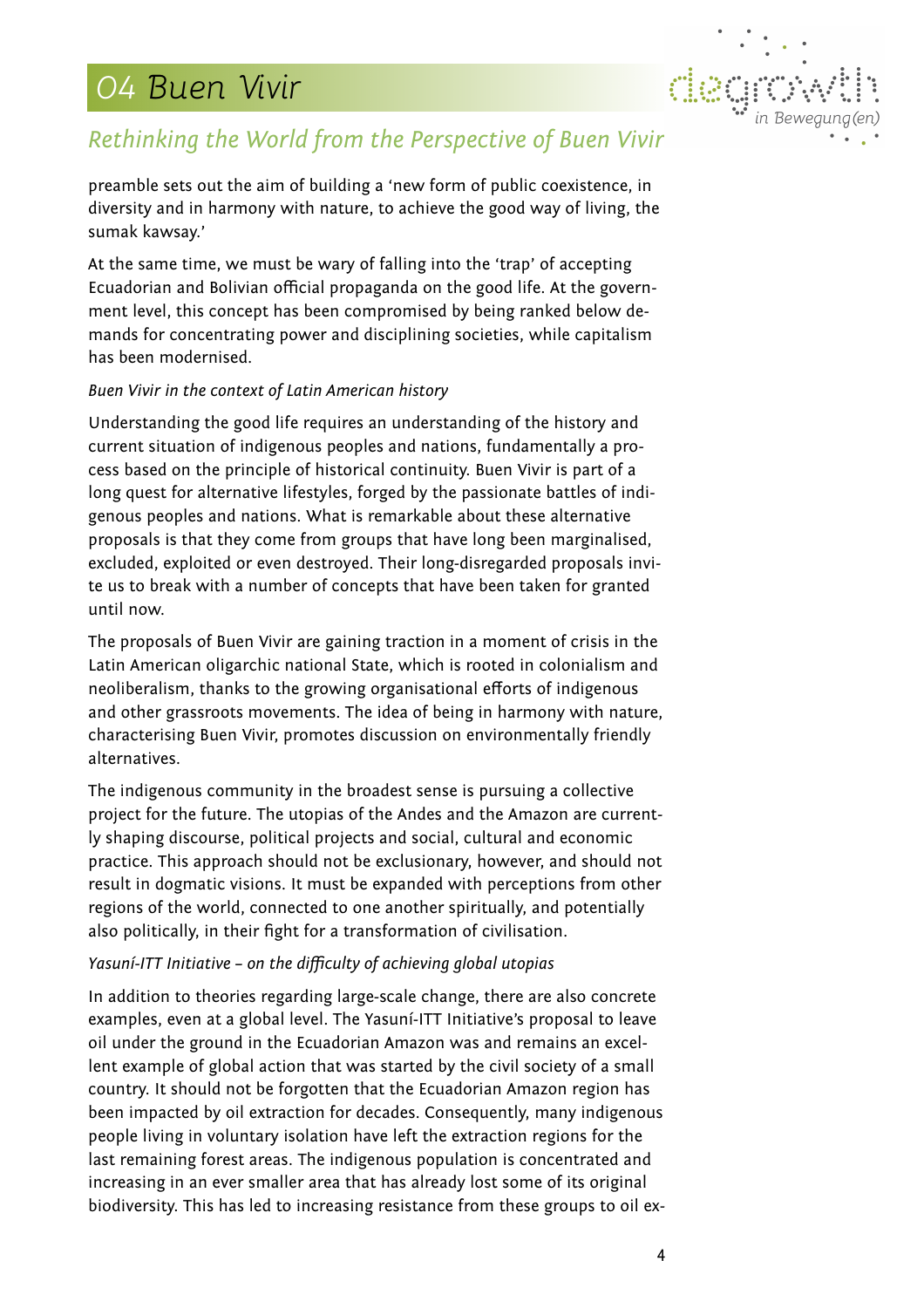

## *Rethinking the World from the Perspective of Buen Vivir*

traction, which, in turn, has stimulated growing support from other movements in Ecuador and around the world.

In view of the highly complex situation, the Yasuní-ITT initiative has four aims: 1. To protect the land and thus the lives of the indigenous peoples who live in voluntary isolation; 2. To preserve the national park's unique biodiversity (the Yasuní National Park has the highest biodiversity recorded on the planet); 3. To protect the global climate by not exploiting large amounts of crude oil, thus avoiding 410 million tonnes of CO2 emissions; 4. To take a first exemplary step toward a post-fossil fuel era in Ecuador.

And that is not all. In addition, there could be a fifth aim: That we humans find concrete solutions to the critical global problems resulting from climate change caused by us, and worsened by the latest period of global capital expansion.

In return for the Yasuní-ITT initiative Ecuador expected a financial contribution from the international community, with other countries, especially the more prosperous societies, taking on their share of the responsibility, depending on the environmental destruction they had caused. This was not conceived as compensation for continuing to act in line with the traditional concept of development (desarrollismo). Instead, the payment was meant to be the starting point for the creation of a new scenario in which the severe global imbalances caused by extractivism and economic growth would be stopped and reversed. Unfortunately the initiative has failed because rich countries have not shouldered their responsibility and Ecuador's government did not respond sufficiently to the revolutionary challenge from civil society (see Acosta 2014a and b).

Nevertheless, one legacy of the initiative should be underlined: The emergence of a strong social movement of young people committed to defending Yasuní, who were well organised and united in their call for a transformation of civilisation.

Currently, there are many concrete alternative proposals, not to be discussed here for reasons of space. What is important is that these ideas have spread considerably in recent years, even beyond national borders $^{\rm 1}$  $^{\rm 1}$  $^{\rm 1}$ , and that this dissemination is part of the long and complex emancipation process of humanity

<span id="page-4-0"></span><sup>1</sup>The following examples should be highlighted among many others: In Ecuador, the different groups who joined forces in the Unidad Plurinacional de Izquierdas (Plurinational Unity of Left Wing Groups) proposed a governmental plan on the basis of Buen Vivir or Sumak Kawsay. See here: Acosta 2013 and the programme *RAIZ — Movimiento Cidadanista* in Brazil, 2016: Carta Cidadanista Estatuto, www.raiz.org.br.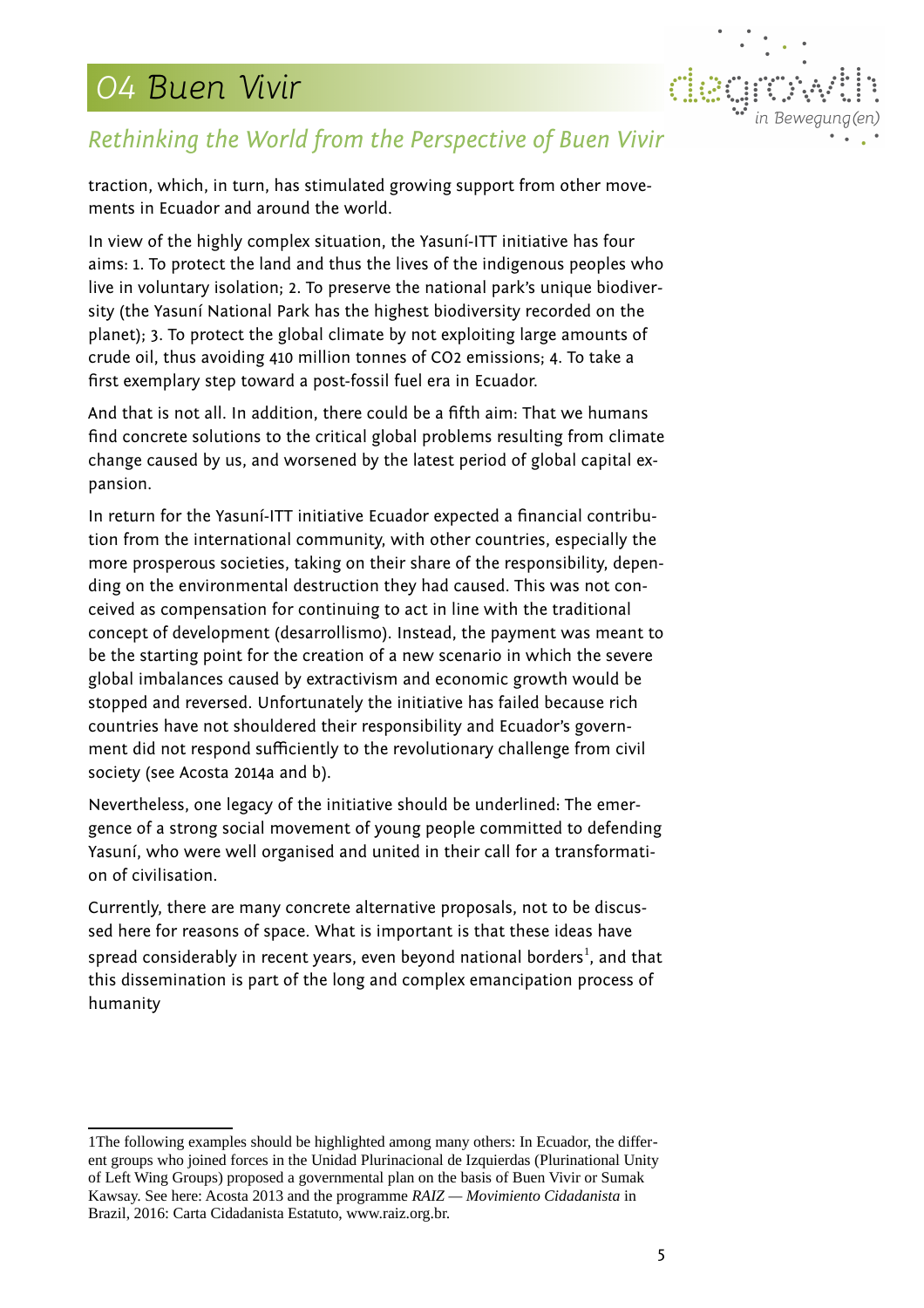

## *Rethinking the World from the Perspective of Buen Vivir*

## **3. How do you see the relationship between Buen Vivir and Degrowth?**

### **Furthering degrowth's horizons with Buen Vivir**

### *Degrowth in the Global North, post-extractivism in the Global South*

We now face the essential challenge of ending the frenzy of economic growth or even achieving degrowth, particularly in the Global North. On a finite planet, there is no room for permanent economic growth. If we continue down this path, we will reach a situation that is no longer environmentally sustainable and is increasingly socially explosive. Overcoming this creed of economic growth, particularly in the Global North, must be accompanied by abandoning extractivism in the Global South. This means that we must develop and pursue post-extractivist strategies.

The relation between these two processes of degrowth and post-extractivism in the global context is obvious: If economies in the North are no longer to grow, demand must fall. In this case, it would no longer make sense for countries in the South to base their economies on exporting raw materials to the North. For this reason, and many others, it is important for poor countries to also take on degrowth in a responsible manner.

However, the convergence of the visions and actions in post-extractivism and degrowth does not mean that poor countries should sacrifice an improvement in their living conditions in order that rich countries continue their unsustainable level of consumption and waste. Not at all.

#### *Criticism of capitalism as a common denominator*

The common denominator in these two perspectives is a severe criticism of capitalism, which involves the increasing commercialisation of societal fabric and nature. Exponents of both degrowth and Buen Vivir agree that the fundamental problem is the way in which progress, development and economic growth are understood and implemented. Both approaches complement each other conceptually: degrowth is a 'missile word', destructive, not constructive, while Buen Vivir is constructive at its core (see Unceta 2014).

A move away from capitalism involves transition through a variety of alternative practices. There are many such non-capitalist practices around the world. These include examples with utopian objectives that call for the harmonious co-existence of humans and the environment, combining the good life with degrowth efforts. This is ultimately about abandoning the failed attempt to pursue production-oriented development as a mechanistic oneway street of economic growth, a global mandate and a straight line. This is a radical change. It is not about implementing examples that have allegedly been successful in industrial countries in the Global South. Firstly, this is impossible. Secondly, these examples have not in reality been successful (see Tortosa 2011).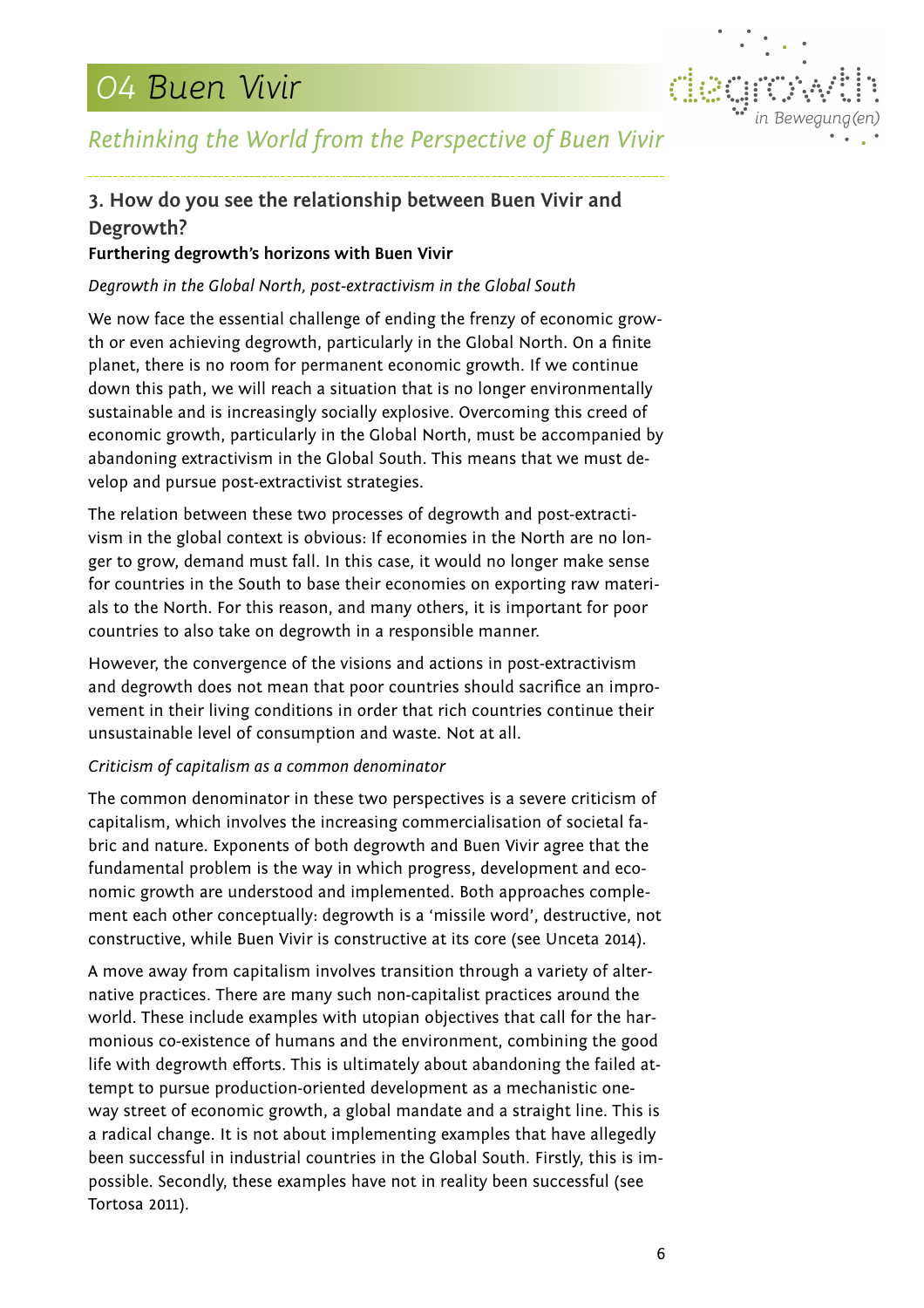

## *Rethinking the World from the Perspective of Buen Vivir*

## **4. Which suggestions do they have to each other? Achieving a utopia in the indigenous world**

The indigenous world was a victim of the conquista and colonisation. These exploitative and repressive processes continue to impact the current situation, colonial and capitalist influence still being evident in many different forms, precluding the possibility of a romantic approach to indigenous reality. The good life, as the sum total of practices that oppose colonialism and its consequences, encourages a certain way of life in indigenous communities - particularly in those that have not been absorbed by capitalistic modernity or that have decided to isolate themselves from it. There are also elements of Buen Vivir in communities that have 'succumbed' to modernity. Even in regions that are not directly connected to the indigenous world, community lifestyles are being developed that promote harmony among members and with nature.

In politics, or rather, in political decision-making, a different form of governance is being practised with Buen Vivir at community and ayllu level in broad areas of the Andean and Amazonian region with the aim of creating a horizontal society $^2$  $^2$ . This requires direct democracy, direct action and selfmanagement instead of new forms of top-down and, even more importantly, instead of an individual 'enlightened' leader. With broad and participative debates, a consensus is reached by the community.

A key element here is that the solution is not the State, and even less the market. Rather, another type of State is needed —a plurinational State as proposed by the indigenous movements in Bolivia and Ecuador— which is not hierarchical or authoritarian, and which is controlled from below at the community level<sup>[3](#page-6-1)</sup>. The big question that now arises is how politics can be regained as a dynamic space within society.

Our democracy can learn a lot from these experiences.

### *Buen Vivir in the urban space*

Buen Vivir is not restricted to the countryside, although it originated there. However, today's urban spaces are very far from dealing with the environment respectfully and with solidarity. One of the greatest and most complex challenges is to conceptualise the good life for and in cities.

In this respect, it should not be forgotten that many migrants living in cities maintain close ties to their original communities. One such example can be seen in the groups that have joined forces to [re]construct forms of Buen Vivir in the Bolivian city of El Alto. In other areas of the world, there are also many interesting practices and approaches. An example from the growing

<span id="page-6-1"></span><span id="page-6-0"></span><sup>2</sup>Ayllu refers to the entirety of families by blood or by marriage. 3Bolivia has not come far in this regard, and Ecuador even less so.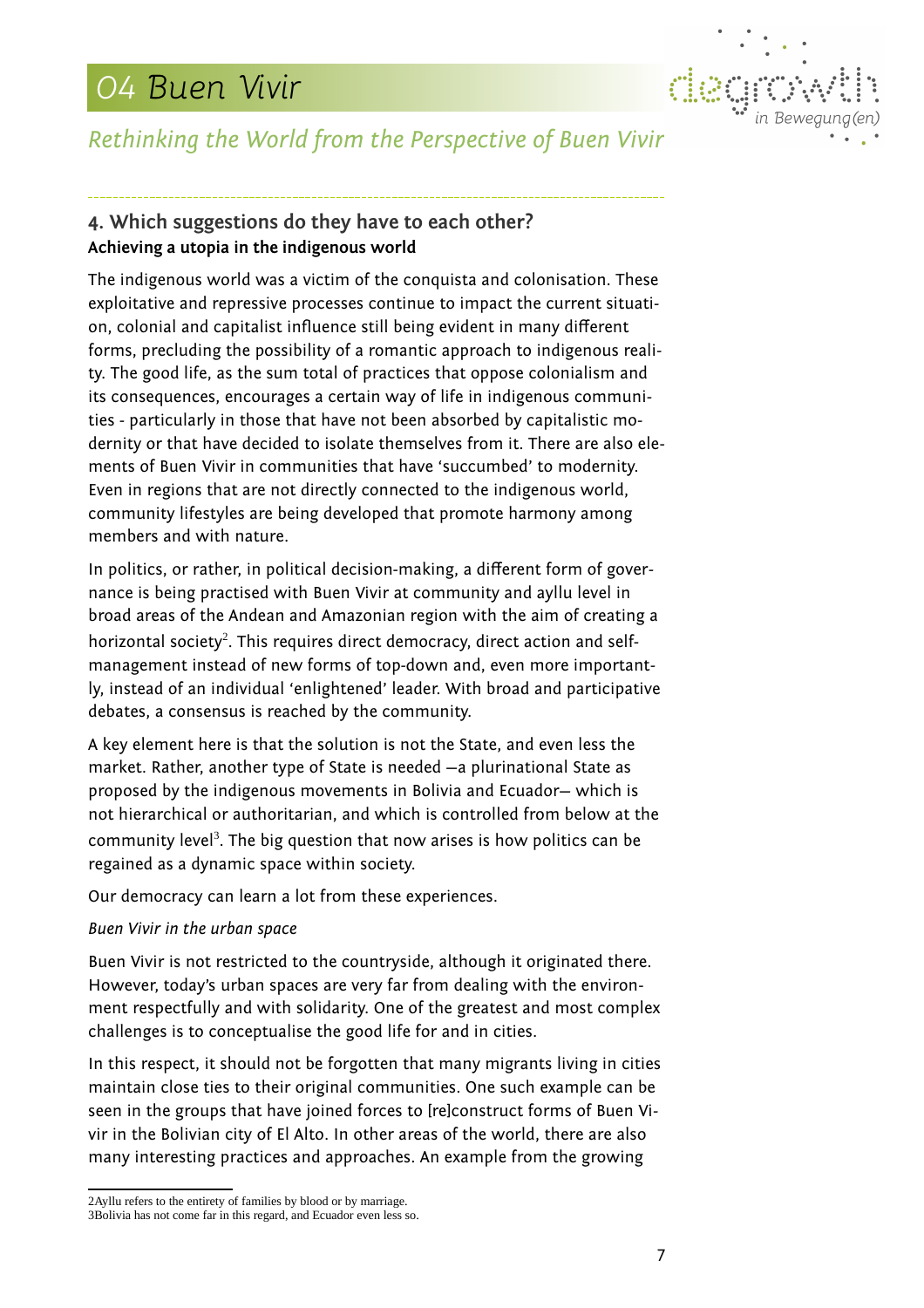

## *Rethinking the World from the Perspective of Buen Vivir*

number of alternatives is transition towns, the aim of which is to hand control to communities in order to survive the challenge of climate change and create a post-fossil fuel economy. This movement is active in many countries and has much in common with Buen Vivir.

## **5. Outlook: Space for visions, suggestions or wishes Buen Vivir: An inspirational and diverse approach**

Buen Vivir integrates various humanist and anti-utilitarian approaches from different regions (at least in theory). Since the beginning of the 21st century in particular, increasing and diverse protest movements opposing the classical understanding of development have gained momentum. The growing environmental movement should be highlighted here in relation to environmental destruction and the signs of exhaustion in nature (see Acosta 2012).

Buen Vivir approaches from the indigenous Andean and Amazonian region can be combined with other approaches to community life, for example, those of the Zapatistas or Kurds, as well as those of feminist, farming and environmental struggles. They all have many things in common with the flourishing degrowth movement.

The primary lesson is that there is no one true approach. Buen Vivir is not a synthetic, monocultural proposal. Rather, the good life takes on contributions and knowledge from other cultures that question the implications and requirements of the dominant form of modernity. It thus does not reject modern technologies as long as these are compatible with the creation of harmonious community relations with respect for nature.

#### *Solidarity with both nature and the community is needed*

New ethics are needed to organise life in self-managed community spaces without power relationships. The emerging society should be horizontal, open and non-sectarian. An economy based on these ethics will promote the reproduction of life and not capital, will secure the existence of all creatures and move beyond the current human-focused reality, in which humans are the rulers of the universe, in all its variants.

If we are moving beyond the exploitation of nature for the purpose of accumulating capital, there are even more reasons to stop exploiting human beings. We will have to recognise that human beings are creatures that are not individuals by nature but rather part of a community, and that we are that community. These communities, peoples, nations and countries should live in harmony with one another.

This dual solidarity - with nature and within the community - requires that we take the civilising step of recognising applicable human rights and the rights of nature without restrictions.